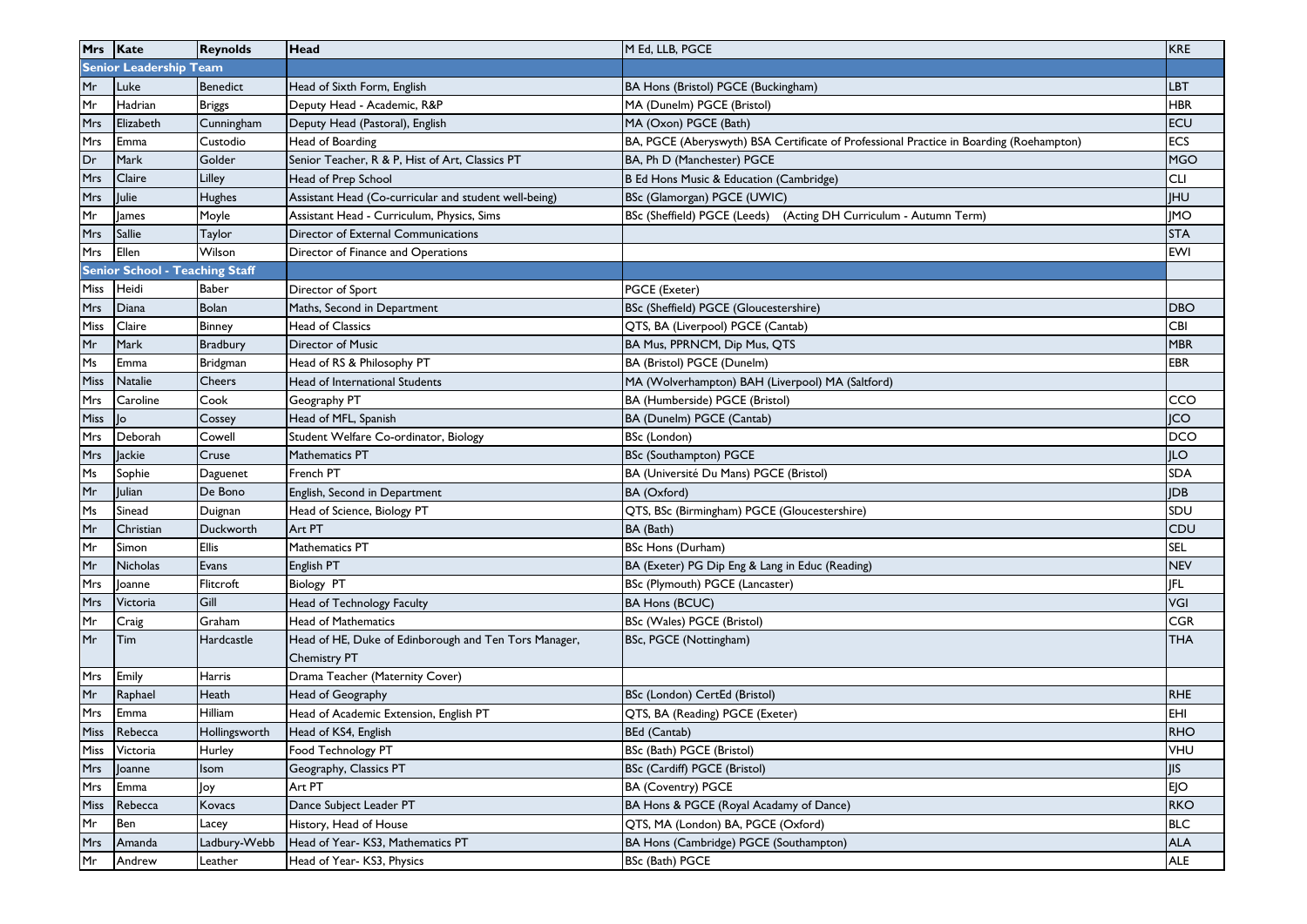| <b>Mrs</b>     | Yuanrong                             | Liu                      | Mandarin, Overseas Student Liaison Officer PT        | QTS, MA (Bath) BA (Nanjing) Teaching Qual Cert (China)                                           | YLI        |
|----------------|--------------------------------------|--------------------------|------------------------------------------------------|--------------------------------------------------------------------------------------------------|------------|
| <b>Mrs</b>     | Stephanie                            | Looker                   | Head of Psychology PT                                | BSc (Southampton) PGCE (London)                                                                  | SLO        |
| Miss           | Emma                                 | Lowe                     | Mathematics                                          | QTS, PGCE, BSc (Bath)                                                                            | ELO        |
| <b>Mrs</b>     | Kelly                                | Lycett                   | Head of Computer Science & ICT                       | BSc (Oxford Brookes) PGCE (Reading)                                                              | KLY        |
| Mrs            | Susana                               | Martinez-Gran            | Spanish PT                                           | BA (Barcelona) GTP                                                                               | SMG        |
| Mr             | lames                                | McArthur                 | Head of Business & Economics, History                | <b>BA (Wales) PGCE</b>                                                                           | <b>IMC</b> |
| Mrs            | Samantha                             | McArthur                 | PE, Maths                                            | <b>BA with QTS (Brighton)</b>                                                                    | SMC        |
| Dr             | Jane                                 | McCarthy                 | Classics                                             | BA (Oxon) MA (London) PhD (King's London), PGCE (Nottingham)                                     | <b>JAM</b> |
| <b>Miss</b>    | Hannah                               | Morton                   | Head of PSHE, R&P PT                                 | BA (Wales) PGCE                                                                                  | HMO        |
| Mrs            | Katherine                            | Newman                   | Deputy Head of Sixth Form, Psychology PT             | BSc (UWE) PGCE (Lancs)                                                                           | KNE        |
| Dr             | Tim                                  | <b>Nobbs</b>             | Chemistry                                            | BSc (Bristol) PGCE (Bath) PhD (CNAA)                                                             | <b>TNO</b> |
| Ms             | Helen                                | Nurse                    | German & French PT                                   | BA (Reading) QTS (GTP), Dip Trans IoLET MCIL, Staatlich anerkannte Übersetzerin (IHK Düsseldorf) | <b>HNU</b> |
| Mr             | Jamie                                | Owen                     | Head of English                                      | BA (Cambridge) PGCE (London)                                                                     |            |
| <b>Mrs</b>     | Harriet                              | Pagnamenta               | Head of History PT                                   | MA Cantab) PGCE (Roehampton)                                                                     | HPA        |
| <b>Mrs</b>     | Alison                               | Parr                     | Initial Teacher Training Coordinator, Chemistry, SEN | BSc (Exeter) GTP                                                                                 | APA        |
| Mrs            | Nicola                               | Pocock                   | Music PT                                             | B Mus (Birmingham) PGCE (Cambs)                                                                  | NPO        |
| Mr             | Vicente                              | Roca Gisbert             | Spanish, French, Italian, Head of KS3 & 4 French     | MA (London) PGCE, BA (Madrid) Cert French Cultural Studies (La Sorbonne)                         | VRG        |
| <b>Mrs</b>     | Rachel                               | Rouan                    | Mathematics PT                                       | BSc (Cardiff) PGCE (UWIC)                                                                        | <b>RRO</b> |
| <b>Mrs</b>     | Siobhan                              | <b>Smillie</b>           | Learning Support Co-Ordinator PT                     | BEd, MA, Dip. SpLD, BPS (Test user) (Bath)                                                       | SSM        |
| Miss           | Kylie                                | Stewart                  | Assistant Head of KS4, PE                            | BSc (Sheffield), PGCE (Buckingham)                                                               | KST        |
| Ms             | Jude                                 | Taylor                   | IB Coordinator, Biology PT                           | BSc (Nottingham) PGCE (Cantab)                                                                   | <b>ITA</b> |
| Mrs            | Ishani                               | Thorpe                   | Head of Drama PT                                     | QTS, BA (Bath Spa), PGCE (Cantab)                                                                | ITH        |
| Mr             | Colin                                | Treacher                 | <b>DT Teacher</b>                                    | BSc (Buckinghamshire) PGCE (Loughborough)                                                        | <b>CTR</b> |
| <b>Mrs</b>     | Leanne                               | Vincent-Norgate Drama PT |                                                      | BA Hons (Bath Spa)                                                                               | LVN        |
| Ms             | Samantha                             | Vogwell                  | <b>Economics Teacher PT</b>                          | BSC Hons (Loughborough) PGCE (Warwick)                                                           | <b>SVO</b> |
| <b>Mrs</b>     | Catherine                            | White                    | Head of KS 5 French PT                               | BA Equiv, MA Equiv (France) PGCE (Oxon)                                                          | <b>CWH</b> |
| <b>Mrs</b>     | Andrea                               | Wilkie                   | Head of German                                       | BA Hons (Lancaster) PGCE (London Institute Of Education)                                         | AWI        |
| <b>Mrs</b>     | Kate                                 | <b>Williams</b>          | Head of Physics PT                                   | BSc (London) PGCE (OU)                                                                           | KWI        |
| <b>Mrs</b>     | Hannah                               | Wilson                   | Head of Art                                          | MA (Chelsea), PGCE (Bath), BA (Falmouth)                                                         | HWI        |
|                | <b>Senior School - Support Staff</b> |                          |                                                      |                                                                                                  |            |
| Mrs            | Ali                                  | Adams                    | PT Health & Safety Coordinator                       |                                                                                                  | AAD        |
| Miss           | Cinzia                               | Azzali                   | PT Italian Language Assistant                        | <b>BA</b> (Florence)                                                                             | CAZ        |
| M <sub>S</sub> | Alison                               | Barnett                  | Reprographics and Marketing Administrator            |                                                                                                  | ABA        |
| Mrs            | Julia                                | <b>Bossina</b>           | <b>School Nurse</b>                                  |                                                                                                  |            |
| Mr             | Mark                                 | <b>Britton</b>           | <b>Estates Team</b>                                  |                                                                                                  |            |
| Mrs            | Regina                               |                          | Buechner-Cross German Language Assistant PT          | MA (Gottingen University, Germany)                                                               | RBB        |
|                | Mrs Victoria                         | Charlton                 | Sixth Form Co-ordinator PT                           | <b>BA Hons (Nottingham)</b>                                                                      | <b>VCH</b> |
| Mrs            | Ellie                                | Clark                    | Lettings & Events Manager                            | Level 2 Food Hygiene, Catering H&S, First Aid at work                                            |            |
| Mrs            | Glennis                              | Clark                    | Physics Technician                                   | <b>BSc (Bristol)</b>                                                                             | GCL        |
| Miss           | Caitlin                              | Croft                    | Boarding Assistant/TA                                | <b>BSC</b> (Stirling)                                                                            |            |
| Mrs            | Nadine                               | Cummings                 | Chemistry Technician                                 | BSc (Portsmouth), GCE (Oxford)                                                                   |            |
| Mrs            | Valerie                              | Destribats               | French Language Assistant PT                         | Licence D'Anglais, PGCE                                                                          | VDE.       |
| <b>Mrs</b>     | Vicki                                | Emery                    | Second Hand Uniform Shop Manager                     | RGN (Bath)                                                                                       | <b>VEM</b> |
| Mrs            | Helen                                | Flint                    | Finance Manager                                      | AAT Level 2 & 3                                                                                  | <b>HFL</b> |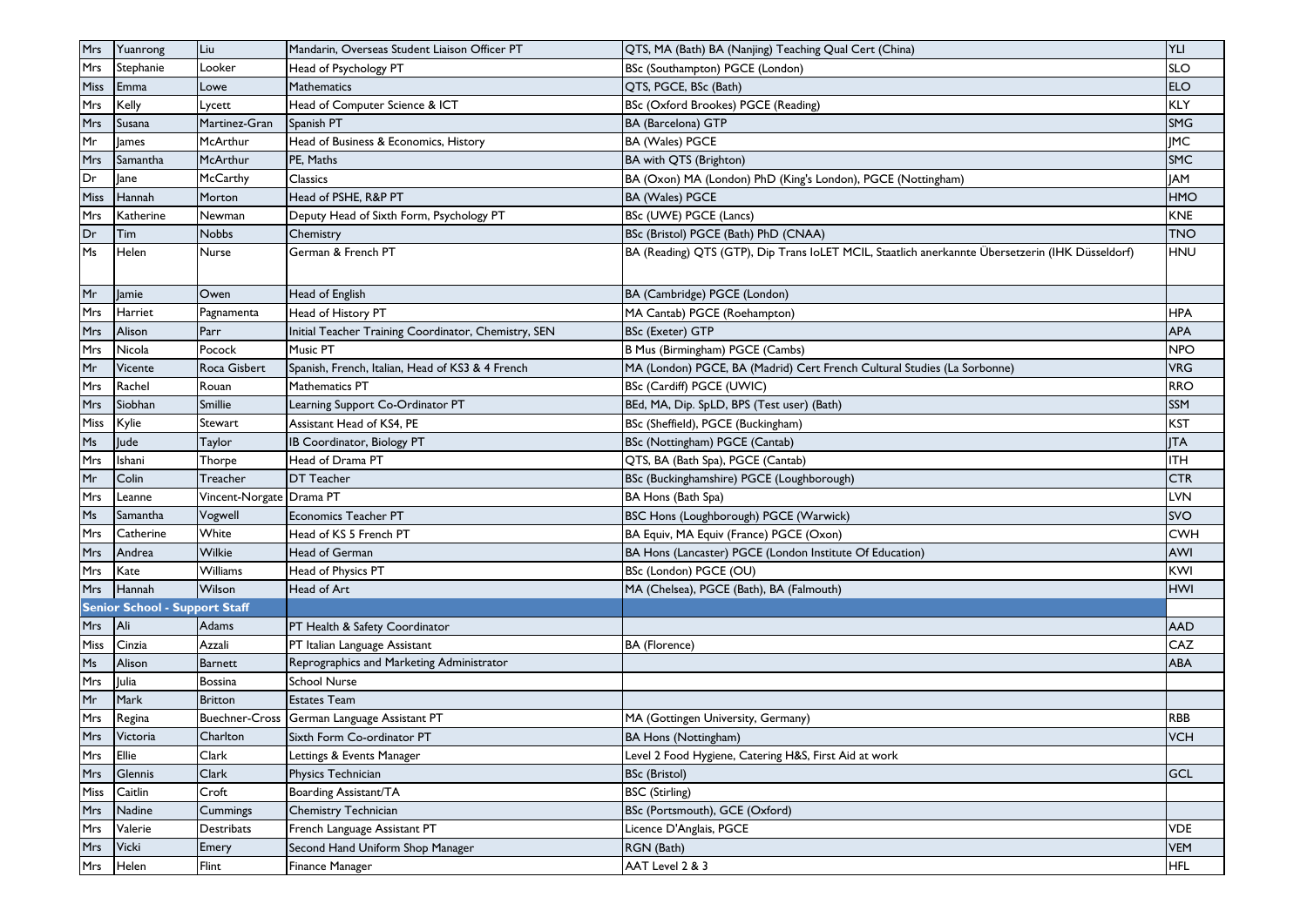| Mr         | Steven         | Gear             | Minibus Driver                                       |                                                                                                    |            |
|------------|----------------|------------------|------------------------------------------------------|----------------------------------------------------------------------------------------------------|------------|
| Miss       | Angela         | Greenham         | PT Art Technnician                                   |                                                                                                    |            |
| Miss       | Tilly          | Haines           | Digital Marketing Officer                            | BA Hons (Journalism - UWE, Bristol)                                                                |            |
| Mr         | Roger          | Hammond          | Groundsman                                           |                                                                                                    |            |
| Miss       | Lauren         | Hampson          | Boarding Assistant/TA                                | BA (California) MA (Kansas)                                                                        |            |
| Mrs        | Karen          | Harris           | Assistant Housemistress, Gloucester House (day)      |                                                                                                    | <b>KHR</b> |
| Mr         | Perry          | Harris           | <b>Estates Team</b>                                  | Diploma in Graphic Design                                                                          |            |
| Mrs        | Elizabeth      | Hawkes           | <b>School Nurse</b>                                  |                                                                                                    |            |
| Mrs        | ane            | <b>Hillis</b>    | School Librarian                                     |                                                                                                    |            |
| Miss       | Amy            | Howe             | Soft Services Manager                                |                                                                                                    |            |
| Mr         | Persham        | Jones            | <b>ICT Operations Manager</b>                        | BSc (UWE)                                                                                          | PJO        |
| Mrs        | 0anna          | Kerslake         | Finance and Staff Administrator                      |                                                                                                    |            |
| <b>Mrs</b> | Andrea         | Knight           | Spanish Language Assistant                           | Letras y Humanidades, Universidad Femenina Sagrado Corazón, Lima Perú; Hispanoamericans Studies,   | <b>AKN</b> |
|            |                |                  |                                                      | Université de Paris, France; Certificat de Langue et Civilisation Francaise, La Sorbonne, Paris    |            |
| Miss       | Elizabeth      | Lee              | Performing Arts Technician                           | BA Hons (Bath Spa)                                                                                 |            |
| Ms         | Penelope       | Leipold          | Deputy Housemistress, School House                   |                                                                                                    | <b>PLE</b> |
| Mr         | Matthew        | Lem              | Graduate Sports Assistant                            | <b>BSC</b> (Cardiff Metropilitan)                                                                  |            |
| Miss       | Chloe          | Llewellin        | School Sectary (pastoral and staff Administrator)    |                                                                                                    | <b>CLL</b> |
| Mrs        | Dawn           | Lottering        | Minibus Driver                                       |                                                                                                    |            |
| Ms         | Emma           | Mabbott          | Resident Matron, School House                        | <b>HLTA</b>                                                                                        | EMB        |
| Mrs        | Gwenda         | <b>Manners</b>   | PT Senior School Librarian                           | City & Guilds/NVQ2, Library & Information Services, B Econ Information and Library Studies (Wales) | <b>GMA</b> |
|            |                |                  |                                                      | Chartered Librarian                                                                                |            |
| Miss       | Julia          | Mercer           | Assistant Librarian with TA duties & CAS Coordinator | <b>BScEcon (Aberystwyth)</b>                                                                       | <b>JME</b> |
| Mrs        | Rojeanne       | Molyneux         | <b>Admissions Assistant</b>                          |                                                                                                    | <b>RMO</b> |
| Mr         | Simon          | Nicholas         | Senior IT Support Technician                         |                                                                                                    |            |
| Mrs        | Catherine      | Nokes            | PT SIMS Administrator                                |                                                                                                    | <b>KNO</b> |
| Mrs        | Francesca      | Orr              | PT Alumnae and Community Liaison Officer             |                                                                                                    |            |
| Mr         | Chris          | Petteford        | <b>Estates Team</b>                                  |                                                                                                    |            |
| Mrs        | <b>Justine</b> | Phillips         | <b>DT</b> Technician                                 |                                                                                                    |            |
| Miss       | Alice          | Pitt             | <b>HR Adviser</b>                                    | BA Hons Business Management (Bath Spa)                                                             |            |
| Mrs        | Rebecca        | Prutton          | Heads PA                                             |                                                                                                    | <b>RPR</b> |
| Mrs        | Abbi           | Pullen           | Housemistress, Gloucester House                      | BA (Loughborough) CELTA (Cambs)                                                                    | <b>APU</b> |
| Mrs        | Rebecca        | Purchase         | Lead School Nurse                                    | RGN & Diploma of HE in Nursing Studies (UWE)                                                       |            |
| Mrs        | Ryder          | Lucy             | Marketing Officer                                    |                                                                                                    |            |
| Mr         | Robert         | <b>Saunders</b>  | PT Minibus Driver                                    |                                                                                                    | <b>RSR</b> |
| Mrs        | Kathryn        | Schofield        | <b>Examinations Officer</b>                          |                                                                                                    | <b>KSC</b> |
| Mr         | <b>Brian</b>   | Shoosmith        | PT Mini Bus Driver                                   |                                                                                                    |            |
| Mrs        | Layla          | Slade            | Sports Coach, Head of House                          |                                                                                                    | LSL        |
| Mrs        | Elizabeth      | Steele           | Receptionist & Office Administrator                  | <b>BSc (Exeter)</b>                                                                                |            |
| Dr         | Andrea         | <b>Stickells</b> | Laboratory Technician - Biology                      | PhD Pathology (London) MSc (NZ) BSc                                                                | AST        |
| Miss       | Emma           | Symonds          | Registrar                                            |                                                                                                    |            |
| Ms         | Elaine         | Teh              | Marketing Officer                                    |                                                                                                    |            |
| Mr         | Kim            | Temblett         | PT Minibus Driver                                    | Diploma in Graphic Design                                                                          |            |
| Mr         | James          | Thornton         | PT Art Technician                                    |                                                                                                    |            |
| Miss       | Kathryn        | Titcomb          | Performing Arts Graduate Assistant                   |                                                                                                    |            |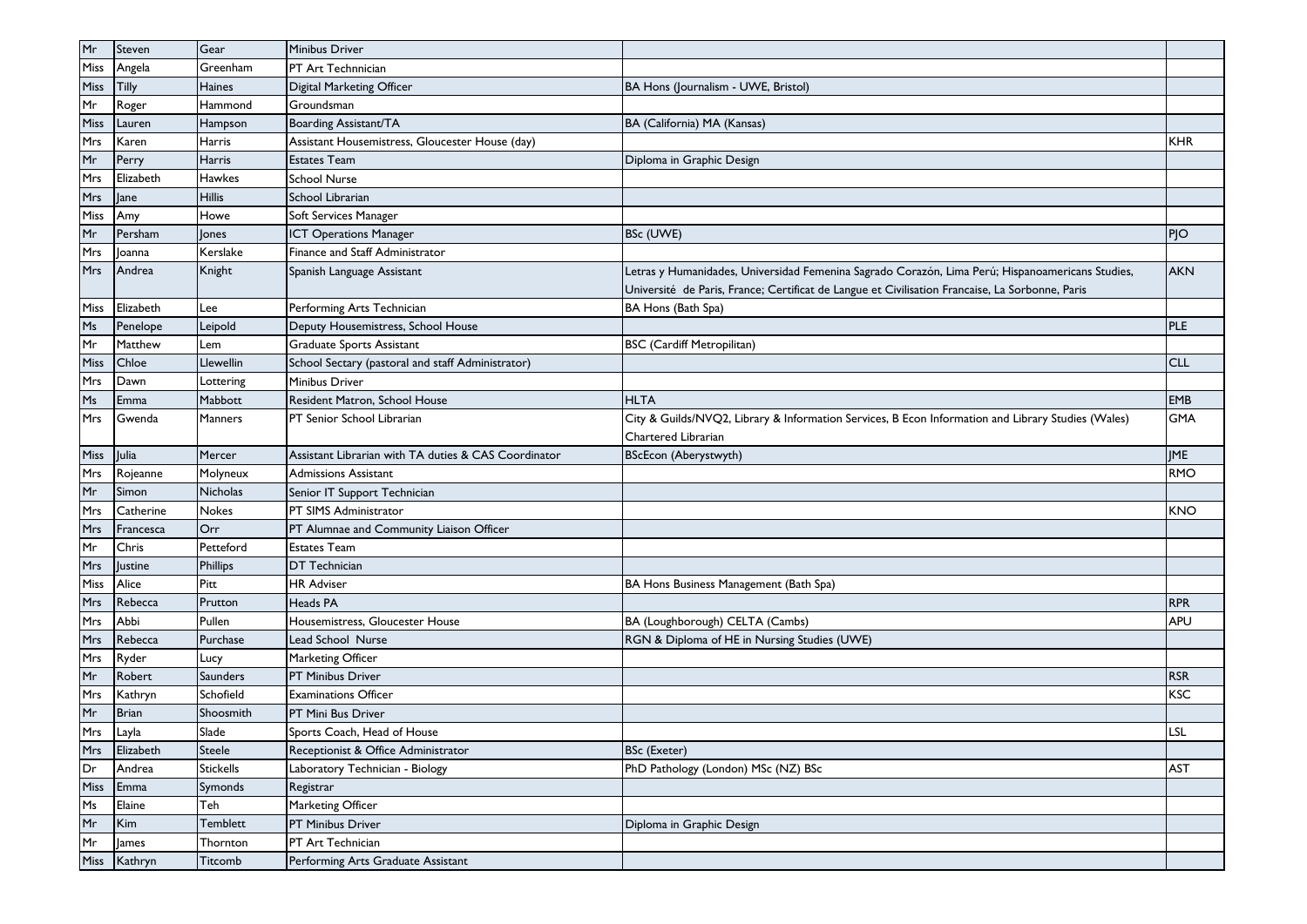| Mrs            | Grace                        | Trefalt                              | Language Assistant                                   |                                                                                                           |            |
|----------------|------------------------------|--------------------------------------|------------------------------------------------------|-----------------------------------------------------------------------------------------------------------|------------|
| M <sub>s</sub> | Gill                         | Vidler                               | Assistant Housemistress, Gloucester House            | NVQ Early Years and Educ Level 2                                                                          | GVI        |
| Mrs            | Melanie                      | Whalley                              | PT Head of Careers                                   |                                                                                                           |            |
| M <sub>S</sub> | Sarah                        | Williams                             | <b>DT</b> Technician                                 | BA (London) Dip Design                                                                                    | <b>SWI</b> |
| Mr             | Doug                         | Young                                | Vehicles & Equipment Manager                         | Motor Vehicle Mechanics Craft Studies 2 & 3, Licentiateship - Road Transport Engineering, BTEC HNC        |            |
|                |                              |                                      |                                                      | Motor Vehicle Management                                                                                  |            |
|                | Prep School - Head           |                                      |                                                      |                                                                                                           |            |
|                | Mrs Claire                   | Lilley                               | <b>Head of Prep School</b>                           | BEd Hons Music & Education (Cambridge)                                                                    | <b>CLI</b> |
|                | Prep School - Teaching Staff |                                      |                                                      |                                                                                                           |            |
| Mrs            | Claire                       | Albiston                             | Prep School Teacher                                  |                                                                                                           |            |
| Ms             | Emma                         | Appleby                              | Prep School Teacher, Head of Outdoor Learning        | <b>BEd (Oxford Brookes)</b>                                                                               | <b>PEA</b> |
| Mrs            | Joanne                       | <b>Bazley</b>                        | Supply: Prep School Teacher- Dance                   |                                                                                                           |            |
| Mrs            | Louise                       | David                                | Prep School Teacher                                  | Bsc (Edinburgh) PGCE (Durham)                                                                             | <b>PLD</b> |
| Ms             | Cathryn                      | Davies                               | Prep School Teacher                                  | BA (London) PGCE Early Years                                                                              | PDA        |
| Miss           | Carlie                       | Dent                                 | Prep School Teacher, Art Co-ordinator                | BA (Bath) PGCE, EYPS, Best Practice Network                                                               | <b>PCD</b> |
| Miss           | emma                         | Joakim                               | Prep Deputy Head Pastoral                            | MA (Bath) BA (Exeter) PGCE (Southampton)                                                                  | PJJ        |
| Mrs            | ess                          | Knights                              | Prep School Teacher, L2L Co-ordinator                | BA (Exeter) PGCE (Roehampton)                                                                             | PJK        |
| Mrs            | <b>Jessica</b>               | Lewis                                | Head of Prep PE, Head of House                       | BA Hons (Wales Institute Cardiff) PGCE (Bath Spa)                                                         | JLE.       |
| Mrs            | Paula                        | Millard                              | Prep School Teacher, Head of Performing Arts         | BA (Bath) PGCE                                                                                            | PPM        |
| Mrs            | Kirsty                       | Robson                               | Prep School Teacher                                  | <b>BA</b> (Newcastle)                                                                                     | <b>PKR</b> |
| Mr             | Daniel                       | Rushworth                            | Prep Deputy Head Accademic, Maths Co-ordinator       | BA (Westminster) BTEC Performing Arts (Chichester College) PGCE                                           | <b>PDR</b> |
|                |                              | Prep School - Teaching Support Staff |                                                      |                                                                                                           |            |
| Mrs            | Airey                        | Phillipa                             | Teaching Assistant                                   |                                                                                                           |            |
| Mrs            | Michelle                     | Fernandez                            | Nursery Manager and Early Years Co-Ordinator         | BA, NNEB, Early Years Foundation Degree                                                                   | PMF        |
| Mrs            | Emily                        | Frayling                             | <b>Teaching Assistant</b>                            | BTEC First Dip, Level 2, Early Years, BTEC Nat Dip, Level 3 Early Years                                   |            |
| Miss           | Selina                       | leal                                 | <b>Teaching Assistant</b>                            | Btech Nat Dip, early years (Bristol) CACHE L3 Certificate                                                 |            |
| Miss           | Sabrina                      | Messer                               | Out of School Care Manager                           |                                                                                                           |            |
| Miss           | Lisa                         | Morgan                               | Teaching Assistant, Prep/Senior School Administrator | NNEB (Guildford College)                                                                                  |            |
| Miss           | Charlotte                    | Perry                                | <b>Teaching Assistant</b>                            | <b>BTEC Nat Dip Early Years</b>                                                                           |            |
| Mrs            | Sally                        | Potter                               | PT Sports Coach                                      | BSc (Bath) Level 2 Hockey Coach, ABRSM Cert of Teaching music                                             | <b>SPO</b> |
| Ms             | Diana                        | Rejiester                            | Prep School Administrator                            | BA (Hobart and William Smith Colleges, Geneva NY, USA)                                                    |            |
| Ms             | Caroline                     | Ryan                                 | <b>Gymnastics Coach</b>                              | Cert PE (Bath) Dip Sports Coaching, Cert Exercise & Health Studies                                        |            |
| Ms             | Rachel                       | Simon                                | After School Care, Holiday Club Teaching Assistant   |                                                                                                           |            |
| Mr             | Paul                         | Solly                                | <b>Evening Caretaker</b>                             |                                                                                                           |            |
| <b>Mrs</b>     | Sheena                       | Stockley                             | <b>Teaching Assistant</b>                            | LLB (Exeter), Qualified Solocitor, Higher Level Teaching Assistant, Solicitor, CELTA Intro/Level 4 (Bath) |            |
| Mr             | Tom                          | Woods                                | Senior Caretaker                                     |                                                                                                           |            |
|                | Miss Hannah                  | Woodman                              | Holiday Club Assistant                               |                                                                                                           |            |
|                | <b>Housekeeping</b>          |                                      |                                                      |                                                                                                           |            |
| Mr             | Stan                         | Bandur                               | Cleaner                                              |                                                                                                           |            |
| Mrs            | Watchana                     | <b>Booker</b>                        | Cleaner                                              |                                                                                                           |            |
| Mr             | Lyndon                       | Dular                                | Cleaner                                              |                                                                                                           |            |
| Miss           | Katy                         | Fry                                  | Cleaner                                              |                                                                                                           |            |
| Mrs            | Lyn                          | George                               | Cleaner                                              |                                                                                                           |            |
| Mrs            | Dom                          | Holmes                               | Cleaner                                              |                                                                                                           |            |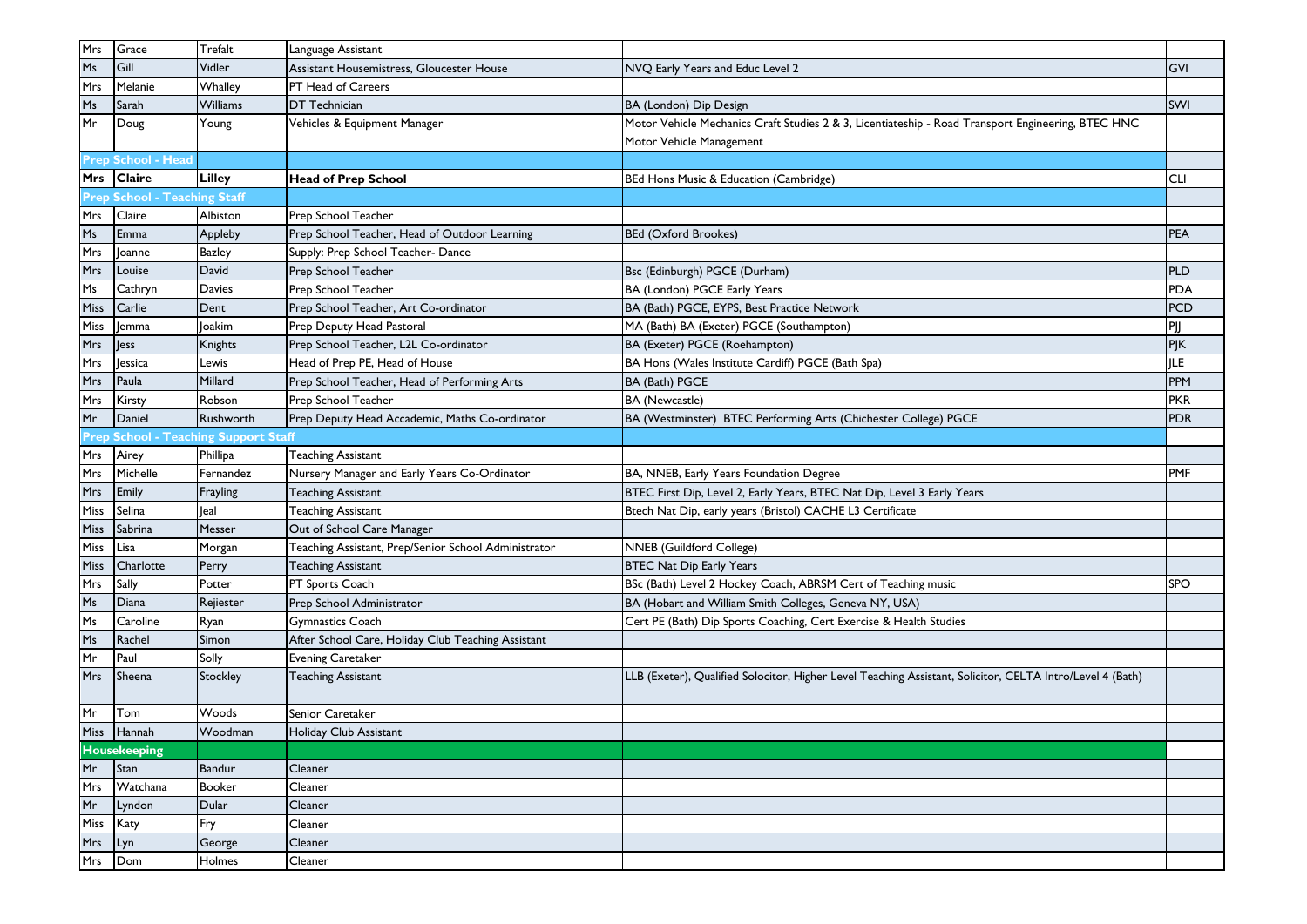| Mr         | Richard        | Goodger        | Cleaner                                                        |                                                               |            |
|------------|----------------|----------------|----------------------------------------------------------------|---------------------------------------------------------------|------------|
| Mrs        | Julie          | Kremer         | Cleaner                                                        |                                                               |            |
| Miss       | Eve            | Lindsey        | Housekeeping Supervisor                                        | BEd (St Mark and St John)                                     |            |
| Miss       | lade           | Petteford      | Cleaner                                                        |                                                               |            |
| <b>Mrs</b> | Lyn            | Petteford      | Housekeeping Supervisor                                        |                                                               |            |
| Mrs        | Chanok         | Rickarby       | Cleaner                                                        |                                                               |            |
| Mr         | Peter          | Rickarby       | Cleaner                                                        |                                                               |            |
| Mr         | Robbie         | Simms          | Cleaner                                                        |                                                               |            |
| Mr         | Jeremy         | Solly          | Cleaner                                                        |                                                               |            |
| Mrs        | Joanne         | Taylor         | Cleaner                                                        |                                                               |            |
| Mrs        | Laura          | Taylor         | Cleaner                                                        |                                                               |            |
| Mrs        | Rui            | Tian           | Cleaner                                                        |                                                               |            |
| Ms         | Ewa            | Walach         | Cleaner                                                        |                                                               |            |
| Miss       | Sophie         | Young          | Cleaner                                                        |                                                               |            |
|            |                |                | Peripatetic Teachers - Senior School (SS) and Prep School (PS) |                                                               |            |
| Ms         | Siobihan       | Archer         | Peripatetic: Sport- Dance                                      |                                                               |            |
| Ms         | Hilary         | <b>Barnett</b> | Peripatetic: Music- Piano SS, PS                               | GRSM, LRAM, Royal Acad Mus                                    | <b>HBA</b> |
| Mrs        | Anna           | Bernard        | Peripatetic: Music- Singing SS                                 | BA (Bristol) LTCL (Trinity Coll of Music)                     | ABE        |
| <b>Mrs</b> | Hannah         | <b>Brunton</b> | Peripatetic: Sport- Zumba SS                                   | Level   Zumba Instructor                                      |            |
| Mrs        | Regina         |                | Buechner-Cross Peripatetic: German Teacher SS                  | MA (Gottingen University, Germany)                            | <b>RBB</b> |
| Mr         | Peter          | Clare          | Peripatetic: Sport- Judo SS                                    | British Judo Assoc Level 3 Coach                              | PC         |
| Mr         | Andy           | Cook           | Peripatetic: Music- Guitar SS                                  | BA (Bath)                                                     |            |
| Miss       | Katja          | Cross          | Peripatetic: Music- Cello SS, PS                               | BA (Wales), RSM Level 4 Teaching Cello (Wales)                |            |
| Miss       | Charlotte      | <b>Disley</b>  | <b>School Counsellor Service</b>                               | BA Hons Law (Cambridge), MA Psychotherapy (Middlesex)         |            |
| Ms         | Berenice       | <b>Diver</b>   | Peripatetic: Music- Clarinet, saxophone SS                     | BSc (Bath) ABRSM                                              |            |
| Mr         | George         | Fradley        | Peripatetic: Music- Piano SS                                   |                                                               |            |
| Mrs        | Vanessa        | Hammond        | Peripatetic: Music- Oboe SS, Piano PS                          | LRAM Teaching Dip, GRSM Hons, PGCE                            |            |
| Mr         | Scott          | Harris         | Peripatetic: Sport- Kickboxing Coach SS                        | Branch Instructor Wutan UK                                    |            |
| Ms         | Rosamund       | Harwood        | Peripatetic: Speech & Drama SS                                 | Dip RAM Musical Theatre, Dip Theatre&Acting, MountView        | <b>RHW</b> |
| Mr         | Shaun          | Hitchcock      | Peripatetic: Sport- Tennis Coach PS                            | BA (Bath), Senior Club Coach & Club Coach Professional        |            |
| Mr         | David          | Kniveton       | Peripatetic: Music- Flute SS, PS                               | BA (Bath Spa) LTCL, PGCE                                      | <b>DK</b>  |
| Mr         | <b>James</b>   | Ladd           | Peripatetic: Music- Guitar PS                                  | <b>BA</b> (Plymouth)                                          |            |
| Mrs        | Selina         | Lattuca        | Peripatetic: LAMDA Teacher                                     |                                                               |            |
| Miss       | Nicola         | Lewis          | Peripatetic: Sport- Yoga Teacher                               |                                                               |            |
| Miss       | Maria Cristine | Lopez Garcia   | Peripatetic: Sport- Dance                                      |                                                               |            |
| Mr         | Ryan           | McKenzie       | Peripatetic: LAMDA Teacher                                     |                                                               |            |
| Mr         | Adrian         | Millard        | Peripatetic: Music- Singing PS                                 | BA (Bath College of HE)                                       |            |
| Mrs        | Emily          | Mullins        | Peripatetic: Music- Harp SS, PS                                | BMus (Birmingham)                                             |            |
| Mrs        | $ $ lo         | Palmer         | Peripatetic: Speech & Drama PS                                 | Cert Ed AGSM, ALAM, LRAM,                                     | PJP        |
| Mr         | Benjamin       | Preistley      | Peripatetic: Sports: Fencing                                   |                                                               |            |
| Mrs        | Sally          | Potter         | Peripatetic: Music- Violin PS                                  | BSc (Bath) Level 2 Hockey Coach, ABRSM Cert of Teaching music | <b>SPO</b> |
| Miss       | Harriet        | Riley          | Peripatetic: Music- Drums, Percussion SS                       | Ba (Wales)                                                    |            |
| Mr         | <b>Kirk</b>    | Russell        | Peripatetic: Physio                                            |                                                               |            |
| Mrs        | Camilla        | Seymour        | Peripatetic: Music- Violin SS, Viola PS                        | Dip RCM, ARCM                                                 |            |
| Mr         | David          | Seymour        | Peripatetic: Music- Piano                                      | <b>RCM Piano Teaching</b>                                     |            |